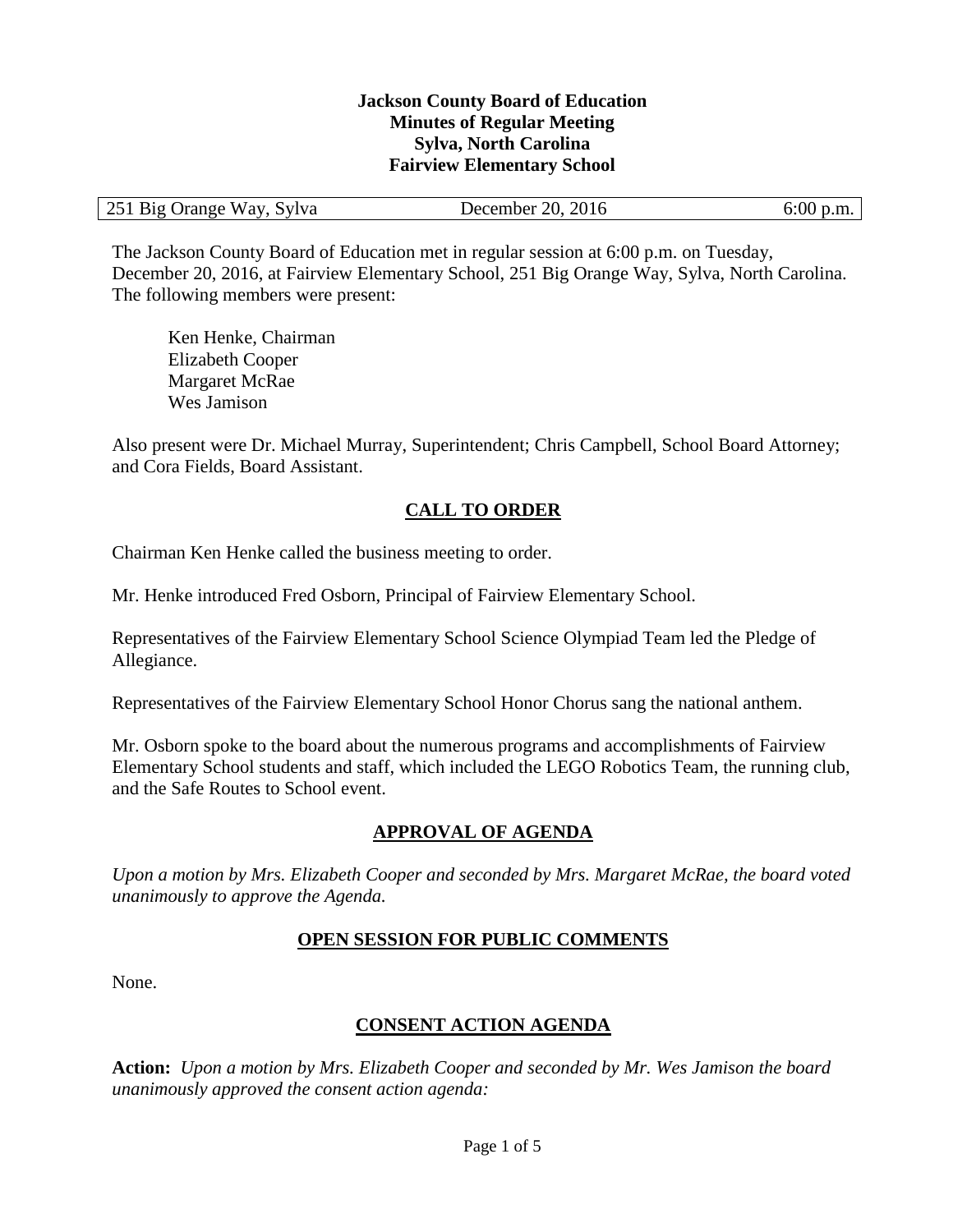A. Open Session Minutes of Regular Meeting of November 29, 2016.

# **INFORMATION AGENDA**

A. **Agenda Item**: Superintendent's Report **Presenter:** Dr. Michael Murray, Superintendent

Dr. Murray reported on the following:

- 1. The Jackson County School of Alternatives will hold their mid-year graduation at Smoky Mountain High School on December 21<sup>st</sup>, at 5:30 p.m.
- 2. Jackson County Public Schools will take part in the Solar Eclipse event on August 21, 2017.
- B. Agenda Item: Capital Projects Update Presenter: Darin Allison, Director of Capital Projects

Mr. Allison provided the board with a graph showing completion of various capital projects through Jackson County Public Schools.

C. **Agenda Item**: Unaudited Financial Summary **Presenter:** Gwen Edwards, Finance Officer

Ms. Edwards presented the Unaudited Financial Summary as of December 20, 2016.

## **ACTION AGENDA**

A. **Agenda Item:**Budget Amendments **Presenter:** Gwen Edwards, Finance Officer

Ms. Edwards asked for approval of budget amendments and transfers for the State Public School Fund, Local Current Expense Fund, Other Specific Revenue Fund, and other local transfers.

**Action**: *Upon a motion by Mrs. Elizabeth Cooper and seconded by Mrs. Margaret McRae the board voted unanimously to approve the State Public School Fund, Local Current Expense Fund, Other Specific Revenue Fund and other local transfers and budget amendments.*

B. **Agenda Item:** Dixon, Hughes, Goodman Audit Report **Presenter:** Brian Broom, CPA

Mr. Broom presented the annual audit report for Jackson County Public Schools for 2015-2016.

**Action**: *No Action Taken*

C. **Agenda Item:** Amend Board of Education Meeting Schedule 2016-2017 **Presenter:** Dr. Michael Murray, Superintendent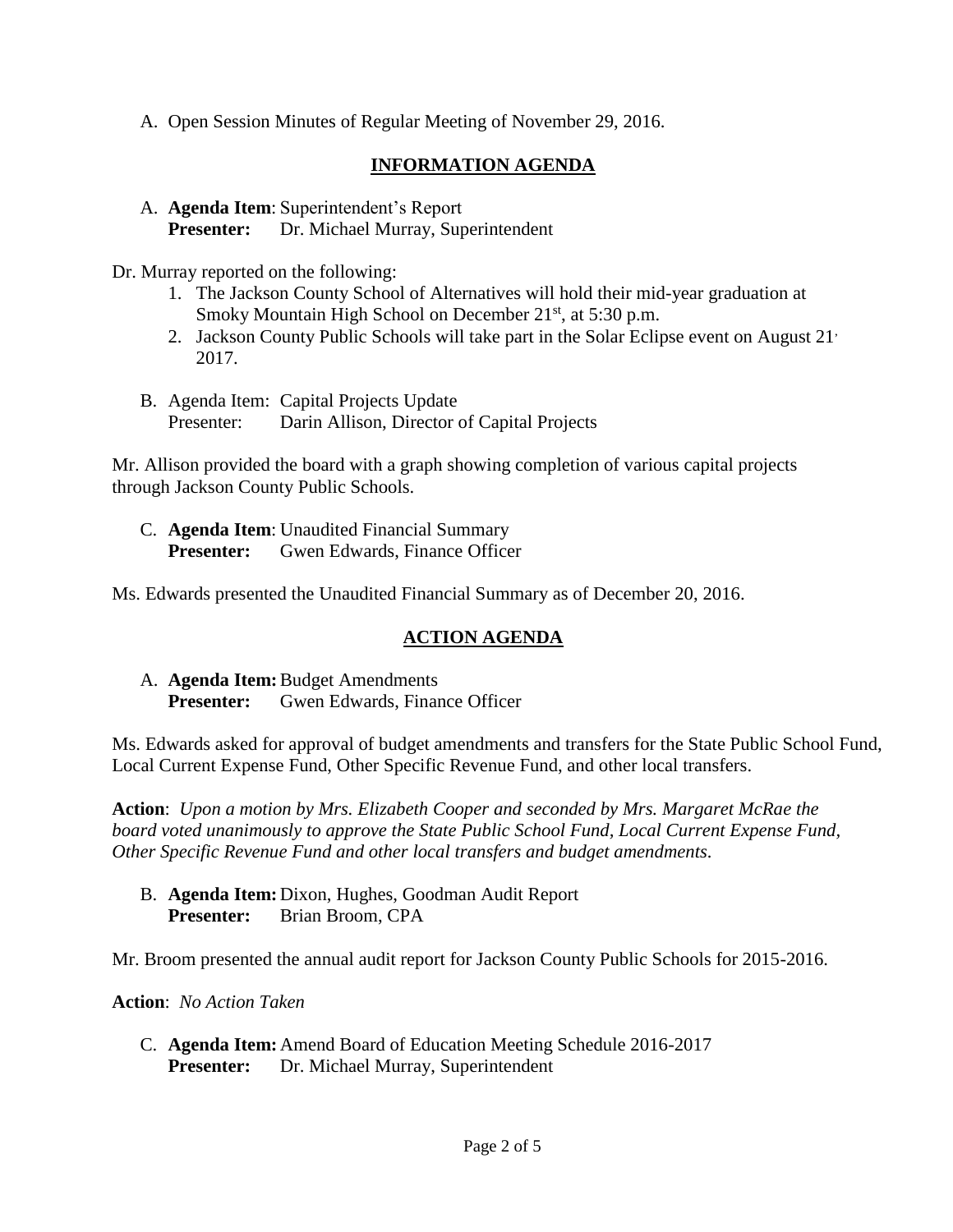Dr. Murray asked for approval of a change in location for the January, February and March board meetings due to previous commitments by school personnel.

**Action**: *Upon a motion by Mrs. Elizabeth Cooper and seconded by Mr. Wes Jamison the board voted unanimously to approve the change of location for the January, February and March Board of Education meetings.*

D. **Agenda Item:** Qualified Zone Academy Bonds **(**QZAB) Resolutions **Presenter:** Dr. Michael Murray, Superintendent

Dr. Murray asked for approval of the QZAB resolutions for the Blue Ridge School, Fairview Elementary School, Cullowhee Valley Elementary School, Scotts Creek Elementary School, Smokey Mountain Elementary School and Smoky Mountain High School construction projects.

**Action**: *Upon a motion by Mrs. Elizabeth Cooper and seconded by Mrs. Margaret McRae, the board voted unanimously to approve the QZAB Resolutions.*

E. **Agenda Item:** Policy Updates

**Presenter:** Dr. Michael Murray, Superintendent

1 st Reading:

1. Focus on Students (4000)

Policy Updates:

- 1. Governing Principle-Stewardship of Resources (1800)
- 2. Title 1 Program Comparability of Services (3565/8307)
- 3. Extracurricular Activities and Student Organizations (3620)
- 4. Domicile or Residence Requirements (4120)
- 5. Tuition for Discretionary Admission (4135)
- 6. Weapons and Explosives Prohibited (5027/7275)
- 7. Network Security (6524)
- 8. School Administrator Contracts (7425)
- 9. Use and Selection of Architects, Engineers, Surveyors, and Construction Managers at Risk (9110)

Dr. Murray presented the proposed changes to above listed policy updates and asked for board approval.

**Action**: *Upon a motion by Mrs. Elizabeth Cooper and seconded by Mr. Wes Jamison, the board voted unanimously to approve the policy updates as listed above.*

F. **Agenda Item**: Field Trips

**Presenter:** Dr. Michael Murray, Superintendent

- 1. NC A&T University JCPS LEGO Robotics Teams, Grades 5-8, Greensboro, NC, Jan. 13, 2017, TT #3224.
- 2. Dodgen Middle School Fairview Elementary School Science Olympiad Team, Grades 6-8, Marietta, GA, TT #3048.

Dr. Murray reviewed the above listed field trip requests and asked for board approval.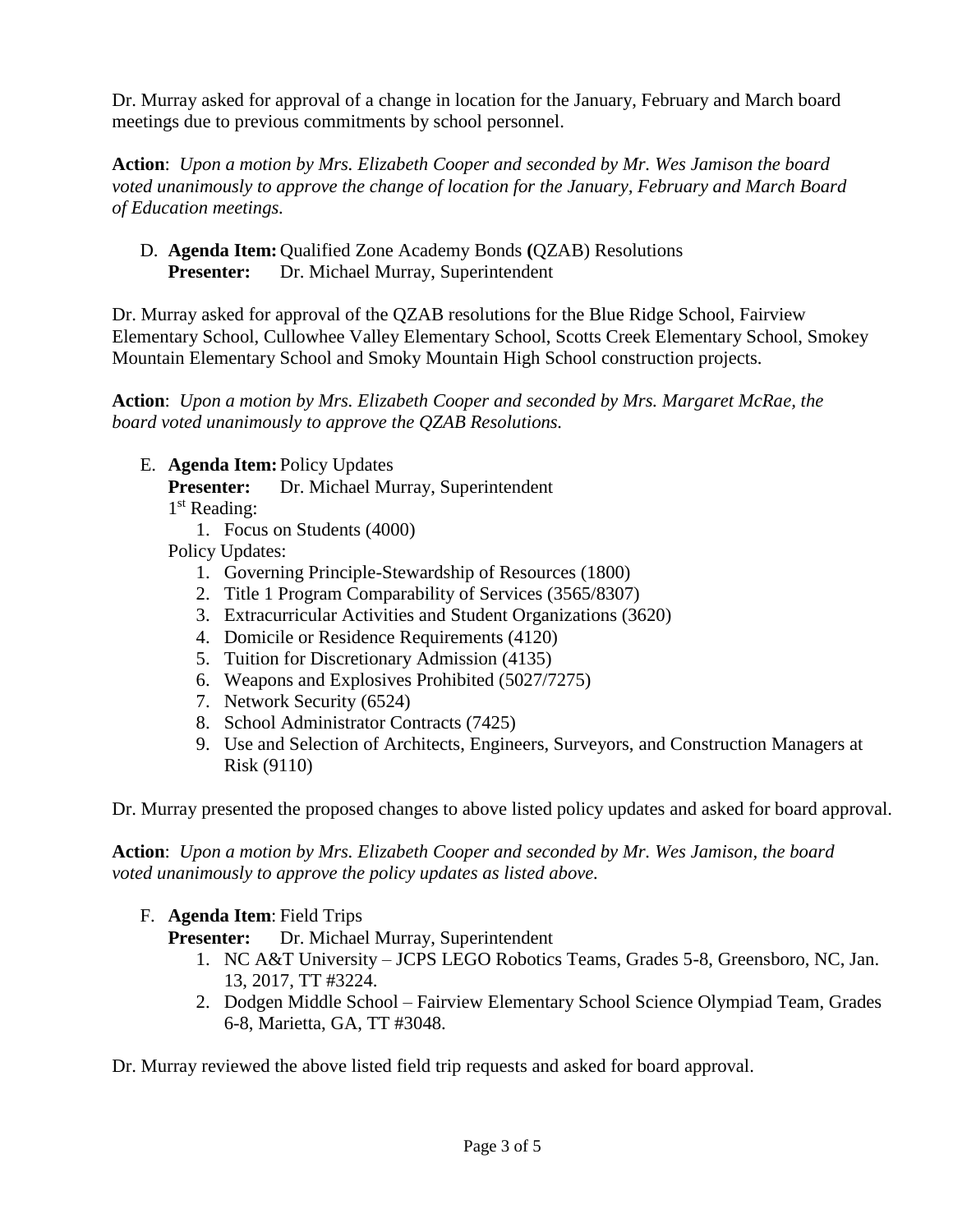**Action**: *Upon a motion by Mrs. Elizabeth Cooper and seconded by Mrs. Margaret McRae, the board voted unanimously to approve the above listed field trips.*

### **CLOSED SESSION**

*The board unanimously approved a motion by Mrs. Elizabeth Cooper and seconded by Mr. Wes Jamison, to enter into closed session pursuant to G.S. 143.318.11 for the following purposes: under subsection; (a) (1) to prevent the disclosure of privileged or confidential personnel information pursuant to G.S. 115C-319-32 and (a) (3) to discuss matters protected by attorneyclient privilege.* 

*Upon a motion by Mrs. Elizabeth Cooper and seconded by Mr. Wes Jamison, the board voted unanimously to return to open session.*

### **OPEN SESSION**

# **PERSONNEL ACTION AGENDA**

**Action:** *Upon a motion made by Mrs. Elizabeth Cooper and seconded by Mrs. Margaret McRae, the board voted unanimously to approve the personnel agenda as recommended by Dr. Murray. The board unanimously approved the following recommendations:*

#### **Employee Recommendations:**

- 1. Geary, Saskia Maria EC Teacher, School of Alternatives
- 2. Gunter, James Mechanic II, Transportation Department
- 3. Lovedahl, Rebekah Afterschool Assistant, Fairview Elementary School
- 4. Mathis, Danny Custodian and Bus Driver, Smoky Mountain High School
- 5. Nicholson, Shayla Afterschool Assistant, Cullowhee Valley Elementary School
- 6. Nicholson, Shayla Tutor, Cullowhee Valley Elementary School
- 7. Raming, Caryn EC Teacher Assistant, Smoky Mountain High School

## **Employee Resignations:**

- 1. Booze, Jamie Teacher, Blue Ridge Early College
- 2. Cope, Gregory Custodian and Bus Driver, Smoky Mountain High School
- 3. Moses, Todd HVAC Mechanic, Central Office
- 4. Young, Tiffani Kaileigh Substitute School Nutrition Assistant, CVES, SCES, BRS

### **Non-Staff Coach Recommendations:**

1. Hyatt, Steven – Assistant Coach Boys Basketball, Smokey Mountain Elementary School

## **Staff Coach Recommendations:**

1. Parsons, Jonathan – Assistant Coach Women's Junior Varsity Soccer, Smoky Mountain High School

## **Employee Dismissals/Separations:**

1. Dillard, Amy – School Nutrition Assistant, Fairview Elementary School

## **Administrator Contract Renewal:**

1. Buchanan, Jacob – Smoky Mountain High School

## **ANNOUNCEMENTS**